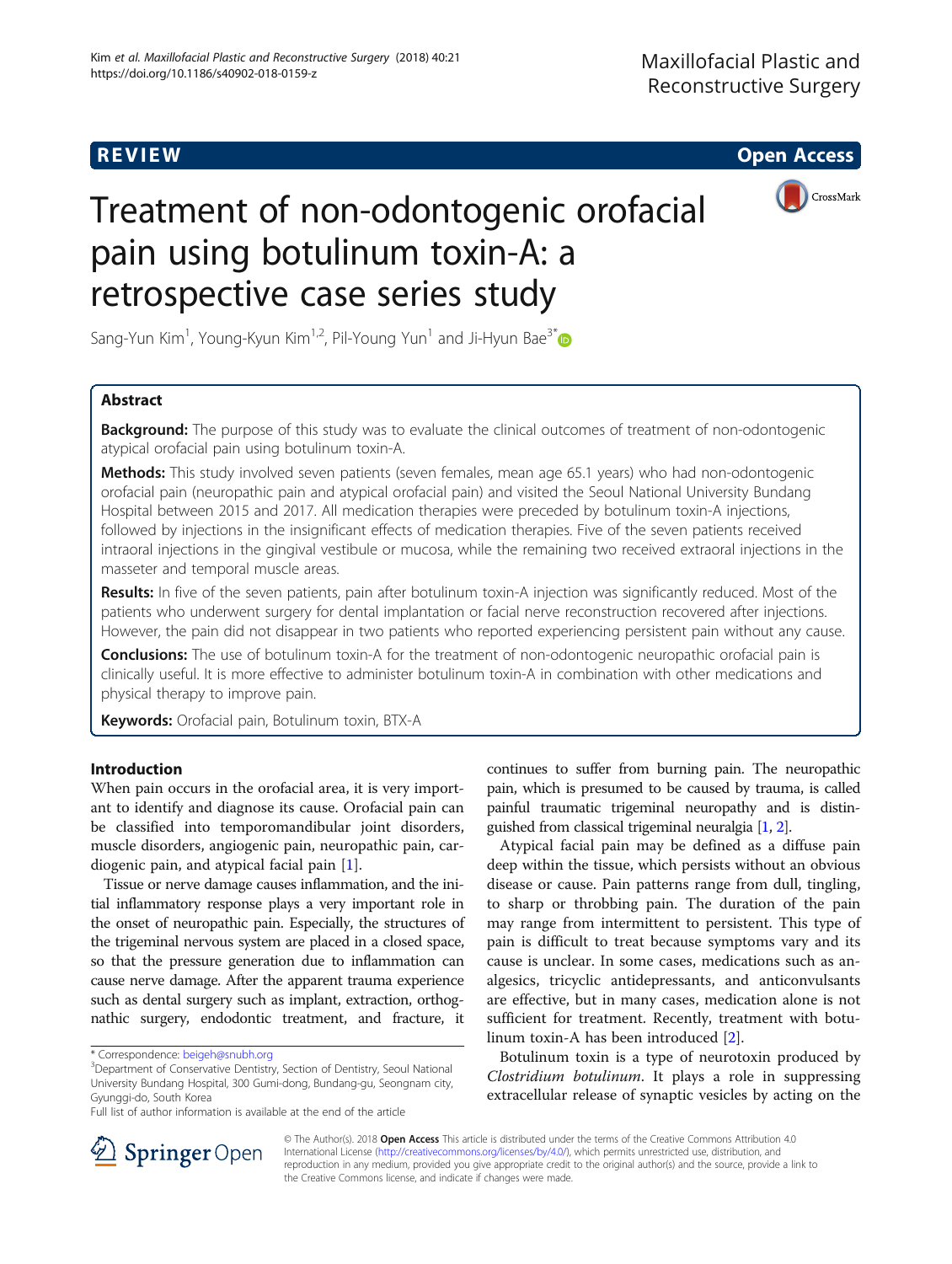nerve endings at the neuron junctions of mammals. It also affects autonomic nerves by inhibiting the release of acetylcholine from nerve junctions in the sweat glands and smooth muscles. Based on this principle, botulinum toxin-A can be applied for the treatment of neuromuscular diseases, especially focal tension disorders or seizures. Although botulinum toxin-A is very effective for direct muscle relaxation, it may also modulate pain through peripheral nociceptors by inhibiting the exocytosis of various neurotransmitters [\[3](#page-4-0), [4\]](#page-4-0). The purpose of this study was to analyze cases retrospectively and evaluate the clinical efficacy of botulinum toxin-A in patients with non-odontogenic orofacial pain.

# Review

Among the patients who visited the dental clinic of Seoul National University Bundang Hospital between 2015 and 2017, we studied seven patients who complained of non-odontogenic orofacial pain. Five patients were diagnosed with painful traumatic trigeminal neuropathy and two others were diagnosed with atypical orofacial pain. This study was conducted with the approval of the Institutional Review Board of the Seoul National University Bundang Hospital (IRB No. B-1802-453-107). All patients were treated with medication and physical therapy. However, these methods were either ineffective or had minimal effect. Botulinum toxin-A (BTX-A) injection therapy was therefore performed. The age, sex distribution, diagnosis, and treatment methods and course of patients were summarized using their medical records (Table [1](#page-2-0)).

## Case 1 (Table [1,](#page-2-0) no. 2)

A 67-year-old woman visited our hospital. She complained of severe pain in the maxillary left anterior buccal vestibule. She also reported that her upper lip has tightened after multiple dental implants were placed in her maxilla. Clinically and radiologically, painful traumatic trigeminal neuropathy was diagnosed. Two hundred milligrams of Tegretol® (Novartis, Basel, Switzerland) was administered twice a day for 2 weeks, and the symptoms were alleviated, but the tightened pain on the bilateral sides of the nose persisted. The dose was therefore increased for another 2 weeks. Most of the pain was alleviated, but the pain that occurred when she moved her mouth was still present. She therefore received the medication for two additional weeks. The frequency and severity of the pain was reduced, but side effects such as headache and dizziness occurred; therefore, 10 mg of amitriptyline (Myung-In, Seoul, Korea) was administered once a day before bedtime and capsaicin ointment (Dipental cream, Dalim BioTech, Seoul, Korea) was applied locally at the site of the pain. A stent was made in the maxilla and capsaicin ointment was applied to the stent for 20 min. This stent was to be worn three times a day. However, no improvement was observed and the pain worsened. Thus, 100 mg of Neurontin (Pfizer Ltd., Seoul, Korea) was administered three times daily. Electric acupuncture stimulation therapy (EAST, Pulse Generator (PG)-8® (ITO Co., Tokyo, Japan)) was performed four times at 2-week intervals, but the burning and throbbing pain on the upper lip and tenderness of the palatal area remained. The medication of the patient was changed to 300 mg of Trileptal (Novartis, Basel, Switzerland) which was administered twice daily. Although there was a slight improvement, she still complained of persistent pain. In the upper part of the mucosa, 250 U of Dysport (Ipsen Biopharm Ltd., Slough, UK) was injected. As a transient side effect, food was spilled due to the unnatural movement of the lips at meal time, but the pain was significantly reduced. Three months later, the second injection of Dysport 250 U was performed. Thereafter, the pain was alleviated and the treatment was terminated.

# Case 2 (Table [1,](#page-2-0) no. 4)

A 52-year-old woman was referred to an oral and maxillofacial surgeon because of intermittent severe pain in the left facial area after facial nerve reconstruction during plastic surgery. During examination, the patient complained of general stiff pain in the facial region including the left zygoma, masseter, and temporomandibular joint area. There were also symptoms of excessive salivation in the left cheek. The patient was diagnosed with painful traumatic trigeminal neuropathy. Taking Trileptal did not improve the pain; therefore, it was replaced with Neurontin. At the same time, 25 U of Innotox (Medytox Inc., Seoul, Korea) was injected into the left masseter and physical therapy was performed. Physical therapy was performed five times with Sellalux (Medical United, Seoul, Korea), a low-level laser treatment unit, every 1 to 2 months. Two weeks after the first injection, the pain was significantly reduced. However, it persisted in the lower left eye and around the zygoma. Six months later, the second injection was performed with the same dose. Even though almost all the pain was alleviated, she still complained of pain in the stylomastoid foramen area under her left ear. Three months later, a third injection of 25 U of Innotox was performed and the pain was markedly reduced to a tolerable level.

All seven patients involved in this study were women with ages from 52 to 71 years. Five of the seven patients complained of pain in the oral mucosa, vestibule, teeth, and around the lips. Two of the patients complained of facial pain in the zygoma, masseter, and temporal muscle. The primary drugs used were carbamazepine, oxcarbazepine, gabapentin, pregabalin, amitriptyline, and nortriptyline. Physical therapy with either soft laser or EAST was performed additionally in most cases. Two of the patients were treated with Tegretol (carbamazepine),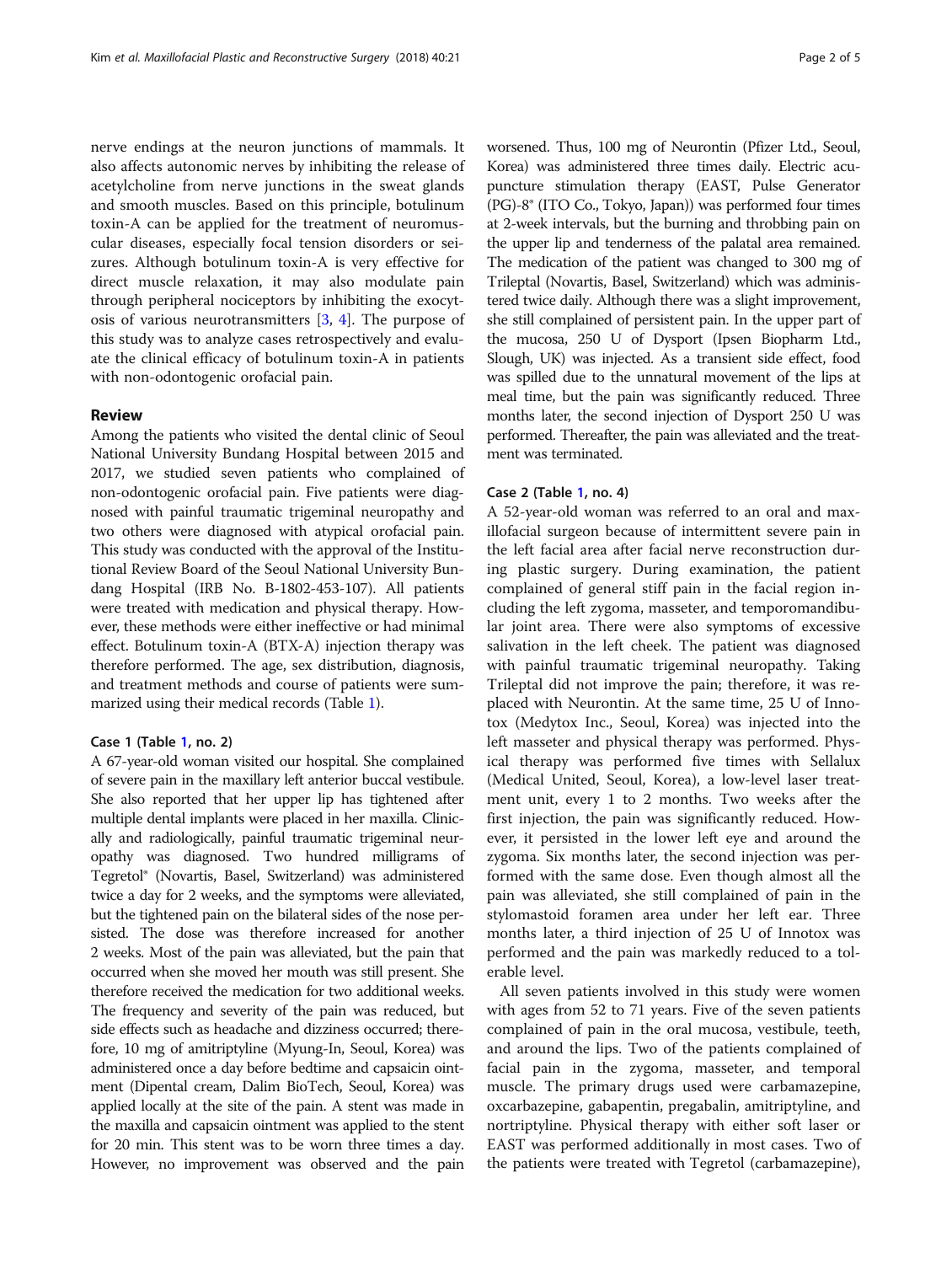|                |      |               | Table 1 Patients' information        |                                                  |                     |                  |             |                                             |          |           |                                |
|----------------|------|---------------|--------------------------------------|--------------------------------------------------|---------------------|------------------|-------------|---------------------------------------------|----------|-----------|--------------------------------|
|                |      |               | No. Age Sex Area                     | Primary medication                               | therapy<br>Physical | Type of<br>BTX-A | $\supseteq$ | Dose of BTX-A Numbers of BTX-A<br>injection |          | sites     | Effect Injection Complications |
|                |      |               | 70 F Right upper anterior<br>gingiva | Neurontin, Lyrica<br>Tegretol, Trileptal,        | Soft laser          | Vieditoxin       | 120         |                                             |          | Intraoral | $\frac{0}{2}$                  |
| $\sim$         | 67   |               | Left upper lip                       | Tegretol, Amitriptyline, Trileptal,<br>Neurontin | EAST                | Dysport          | 200         |                                             |          | Intraoral | Jnnatural lip<br>movement      |
| $\infty$       | 62 F |               | Right lower lip, chin                | Trileptal, Sensival, Lyrica, Neurontin           | EAST, soft<br>laser | Meditoxin        | $\approx$   |                                             |          | Intraoral | Unnatural lip<br>movement      |
| 4              |      |               | 52 F Left face                       | Trileptal, Neurontin, Sensival                   | Soft laser          | Innotox          | 25          |                                             |          | Extraoral | $\frac{1}{2}$                  |
| 5              |      | $\frac{1}{2}$ | Left face, lip, gingiva              | Trileptal, Neurontin                             | Soft laser          | Innotox          | $\approx$   |                                             |          | Intraoral | Transient facial<br>unbalance  |
| $\circ$        |      |               | 68 F Both face                       | $\frac{1}{2}$                                    | Soft laser          | Dysport          | 250         |                                             |          | Extraoral | $\frac{1}{2}$                  |
| $\overline{ }$ |      |               | 66 F Left upper posterior<br>gingiva | Trileptal, Neurontin, Sensival                   | Soft laser          | Innotox          | 20          |                                             | $\times$ | Intraoral | Unnatural lip<br>movement      |
|                |      |               | X non-effective, O effective         |                                                  |                     |                  |             |                                             |          |           |                                |

| $-100$               |
|----------------------|
| tiante<br>Junio<br>í |
|                      |
|                      |
|                      |

<span id="page-2-0"></span>Kim et al. Maxillofacial Plastic and Reconstructive Surgery (2018) 40:21 Page 3 of 5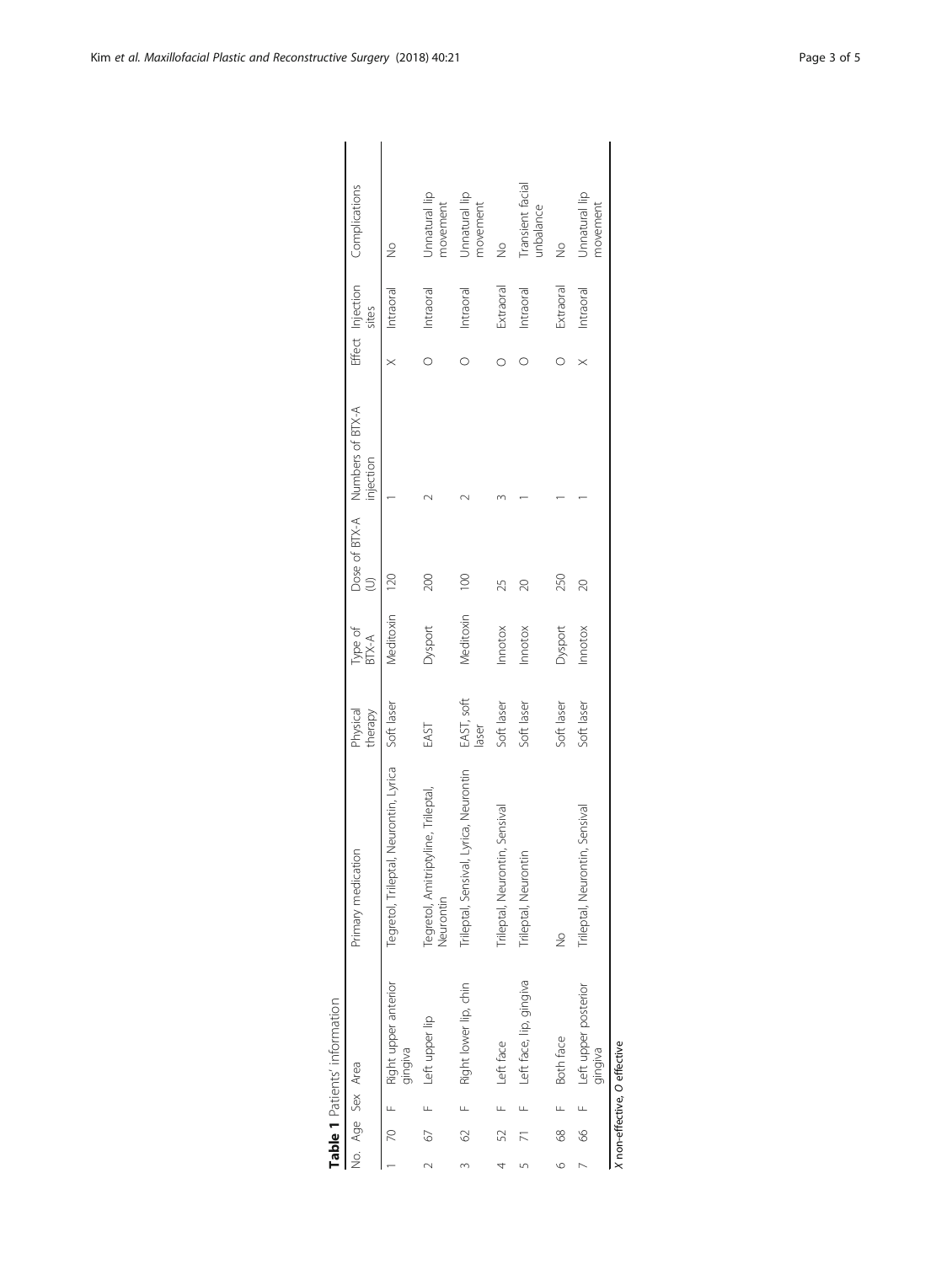six were treated with Trileptal (oxcarbazepine), six were treated with Neurontin (gabapentin), two were treated with Lyrica (Pregabalin), one was treated with amitriptyline, and three were treated with Sensival (nortriptyline). Laser therapy was performed on all seven patients, while EAST was performed on two patients. Of the seven patients, five patients complained of oral pain. They received injections at the affected site. The remaining two patients received injections outside the oral cavity, specifically in the masseter and temporal muscles. Three types of BTX-A were used: Meditoxin (Medytox Inc., Seoul, Korea), Innotox, and Dysport (Ipsen Biopharm Ltd., Slough, UK), and the number of injections ranged from at least once to a maximum of three times every 3 months. In five of the patients with painful traumatic trigeminal neuropathy, pain was significantly reduced after BTX-A injection. The neuropathic pain in all patients who received implant surgery or facial nerve reconstruction was improved. However, in two patients with atypical orofacial pain who complained of persistent pain without any causative factors, the pain did not disappear after the injection. These patients were referred to the anesthesiology department for stellate ganglion block (SGB), but this treatment was not effective either (Table [1\)](#page-2-0). After BTX-A injection, transient facial unbalance, unnatural movements, and facial asymmetry occurred. However, all these symptoms disappeared over time and there were no more complaints.

Traditionally, botulinum toxin has been used to treat strabismus and eyelid seizures. Since then, it has become widely used for the treatment of cervical dystonia and hyperhidrosis and for esthetic purposes [\[5](#page-4-0)]. Botulinum toxin is used to reduce masseter muscle volume for facial cosmetic purposes. Additionally, it is applied for the treatment of persistent myofascial pain and masticatory muscle disorders [\[6](#page-4-0)]. In addition, when unspecified temporomandibular joint pain and headache are reported, symptoms can be improved by injecting botulinum toxin into the masseter or temporal muscle. Botulinum toxins have been applied in many of these areas.

When unspecified facial pain persists, various treatments, ranging from conservative physical therapy and medication to surgical treatment, can be applied. Conservative treatments usually include medication, physical therapy, and splint therapy. Medication is primarily used to treat various facial pain such as unspecified temporomandibular joint disorders, neuropathic pain, atypical facial pain, and facial pain caused by rheumatoid arthritis. The drugs used include non-steroidal anti-inflammatory drugs (NSAIDs), analgesics, antidepressants, sedatives, muscle relaxants, and steroids. It is most important to diagnose the type and cause of facial pain and select the appropriate medication [\[7](#page-4-0), [8](#page-4-0)]. Physiotherapy includes thermotherapy, cooling therapy, laser therapy, and

electrical stimulation therapy. Of these, low-level laser therapy (LLLT) is the easiest to apply and produces no pain or discomfort. The laser has various effects such as improvement of vasodilation and blood circulation due to increase of temperature, relief of pain, relaxation of muscles, waste removal, and calming of the sensory nerve [\[9](#page-4-0)–[11](#page-4-0)]. If conservative treatment fails, surgical treatment can be used, but the burden associated with invasive surgery and the risk of complications increase. In such cases, botulinum toxin can be a very useful therapy and has already proven its effectiveness in many studies. Freund et al. first reported treating temporo-mandibular disorder (TMD) with botulinum toxin [[12](#page-4-0), [13\]](#page-4-0). Since it has already been proven that parafunctions such as clenching and bruxism cause TMD, treatment with botulinum toxin was tested, and the effect was positive. Injecting botulinum toxin into the masticatory muscles not only reduces parafunctions but also relieves masticatory pain. The botulinum toxin inhibits the release of acetylcholine from all parasympathetic and cholinergic postganglionic sympathetic neurons. Therefore, it can be applied to smooth muscles and gland tissues. The analgesic effect of botulinum toxin is also caused by the inhibition of acetylcholine release and is directly associated with nociceptors. Botulinum toxin can influence sensitizing mediators, alter afferents derived from muscle spindles, cause physiological changes in reflex and synergistic movements, produce autonomic effects, and cause neuroplastic changes in the processing of afferent somatosensory activity. Therefore, botulinum toxin can be used effectively to treat pain syndrome because it can relax muscles [\[14](#page-4-0)]. Glenn et al. conducted a study among patients treated with botulinum toxin for complaints of orofacial pain of unknown origin. The patients complained of various orofacial pain such as trigeminal neuralgia, temporomandibular joint disorder, chronic tensional headache, and neuropathic pain. Their pain was significantly reduced after injection of botulinum toxin [\[15](#page-4-0)]. Thomas et al. conducted a meta-analysis study of botulinum toxin injections in patients with trigeminal neuralgia and postherpetic neuralgia. They concluded that botulinum toxin injection can be an alternative if there are no definitive medical solutions for pain  $[16]$  $[16]$ .

In this study, the dose of BTX-A used varied from 20 to 200 U. These differences in injection dose are due to differences in the conversion ratio of BTX-A. An onabotulinum toxin-A (ONA) to abobotulinum toxin-A (ABO) conversion ratio is approximately 1:3 to 1:4. And a new botulinum toxin type A (NBoNT) to onabotulinum toxin-A (ONA) conversion ratio is approximately 1:1. Meditoxin and Innotox are included in new botulinum toxin type A (NBoNT). Dysport is included in abobotulinum toxin-A (ABO) [[17](#page-4-0), [18\]](#page-4-0). All patients